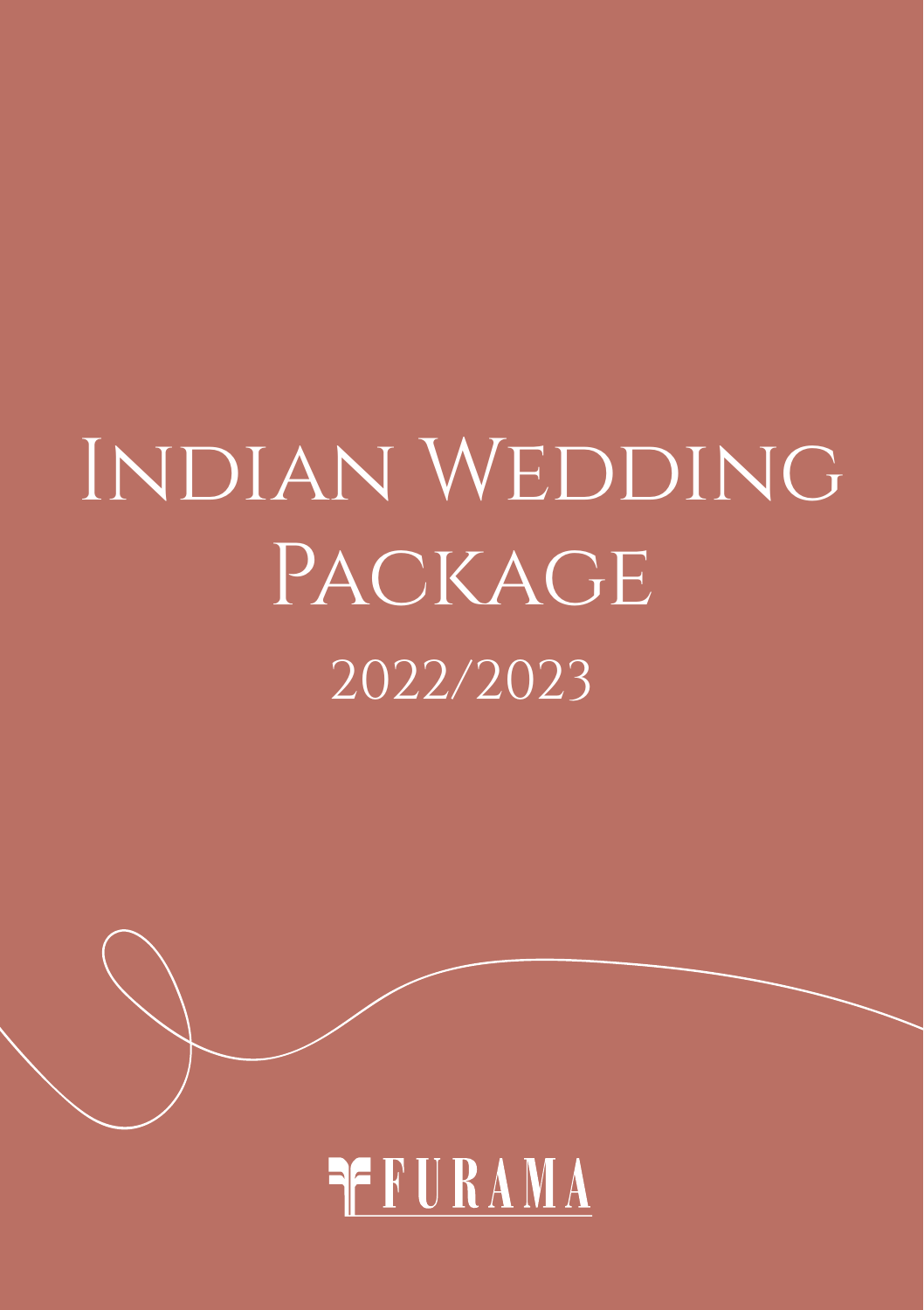### Our Ballrooms



**i**f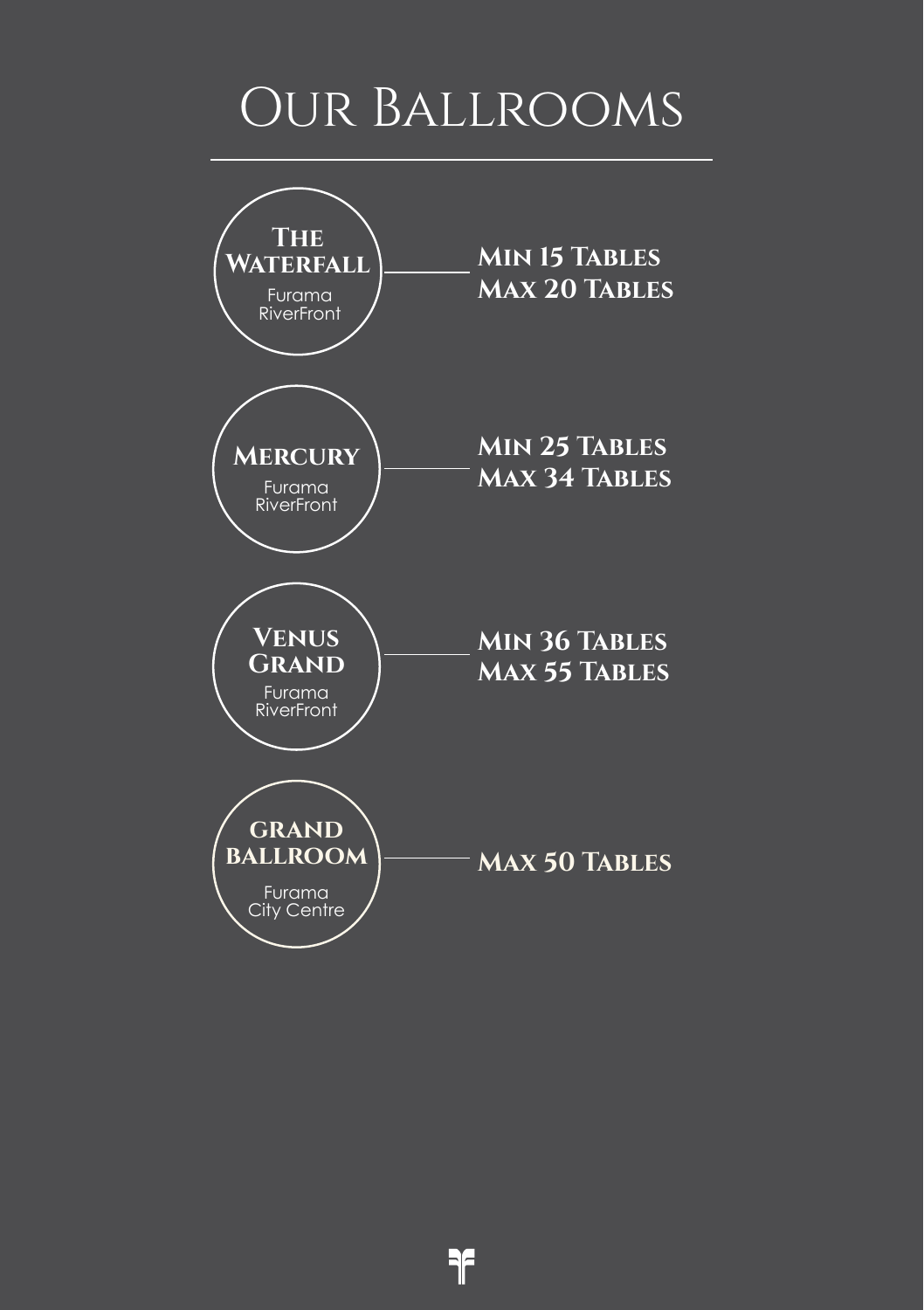### Venue Layouts





٩f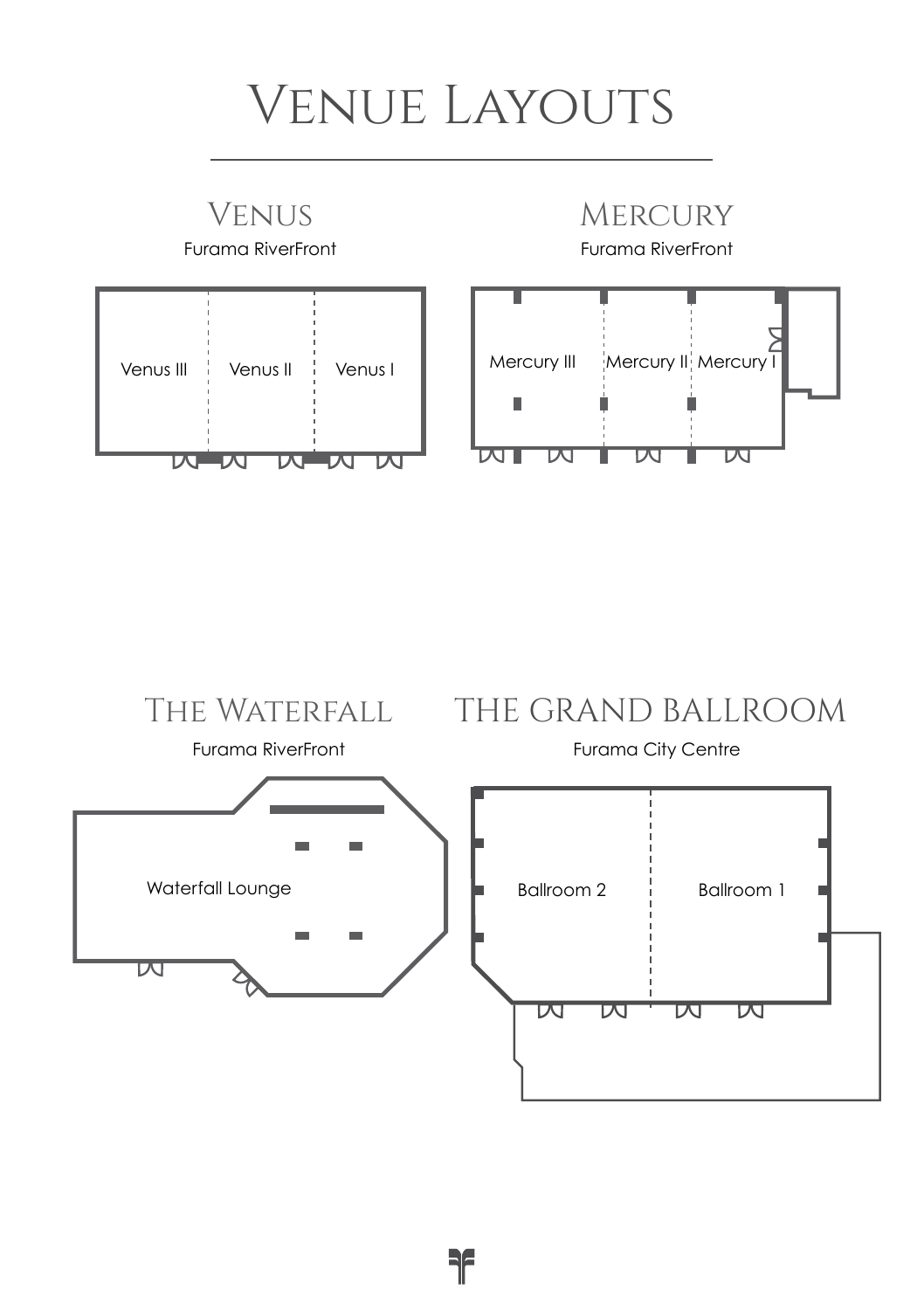### Package Inclusions

### **DINING**

• A sumptuous Indian Buffet • Complimentary Food Tasting for 8 persons (8 food items) - Delivery to a location

### **BEVERAGE**

- Free flow of Soft drinks, Coffee & Tea
- A bottle of champagne for stage toasting ceremony
- Waiver of corkage charge for duty paid hard liquor brought in by host
	- Complimentary 1 x 30L barrel beer

### **DECORATIONS**

• Ballroom Wedding decorations: Stage decorations, pedestals stands along the aisle, table centrepieces and misty effect for your grand entrance

- A multi-tier dummy wedding cake for cake cutting ceremony
	- An elegant champagne fountain on stage

### **COMPLIMENTARY**

- Giveaway wedding favour for every guest
- One night's stay at our Executive Suite with fruit basket, flower arrangement of choice and buffet breakfast/ lunch for two
	- Wedding invitation cards (with envelopes) for 80% of the confirmed guests (Exclude printing)
	- Wedding accessory set consisting of an Ang Pao box and signature book
- Redemption of parking coupons for up to 20% confirmed attendance
	- Usage of LCD projector(s) and built-in screen(s)

- Package prices are valid for Weddings held from 1 January 2022 till 31st December 2023.
- Prices are subject to an additional Goods and Services Tax (GST) and Service Charges.
- Package prices are subjected to change without prior notice.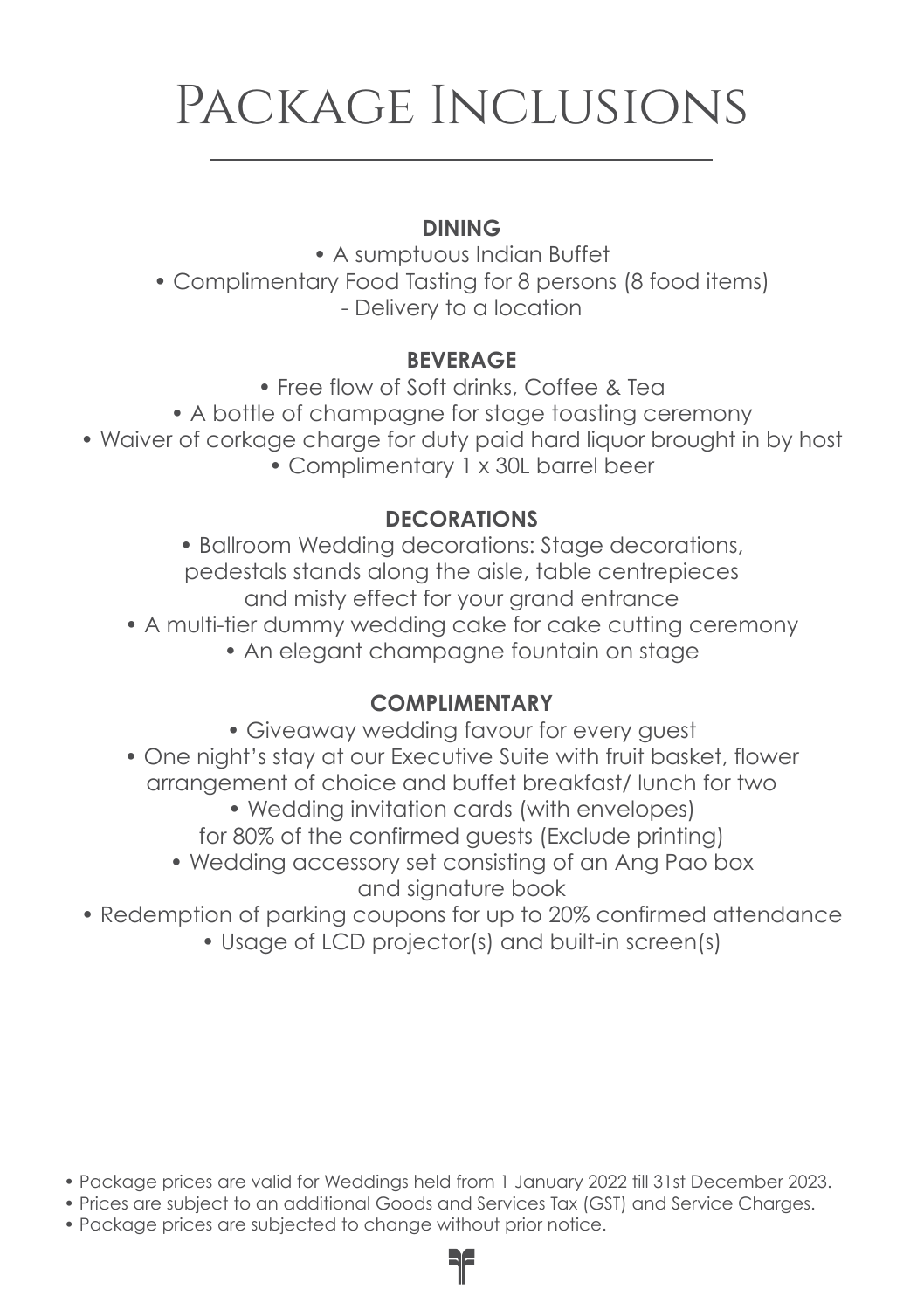### Indian Package Prices

### Lunch/Dinner 2022 & 2023

|               | Lunch                         | Dinner                        |
|---------------|-------------------------------|-------------------------------|
| <b>Buffet</b> | $$102.00++$<br>Per Pax        | $$122.00++$<br>Per Pax        |
| Set           | $$1020.00++$<br>Per Set of 10 | $$1220.00++$<br>Per Set of 10 |

<sup>-</sup>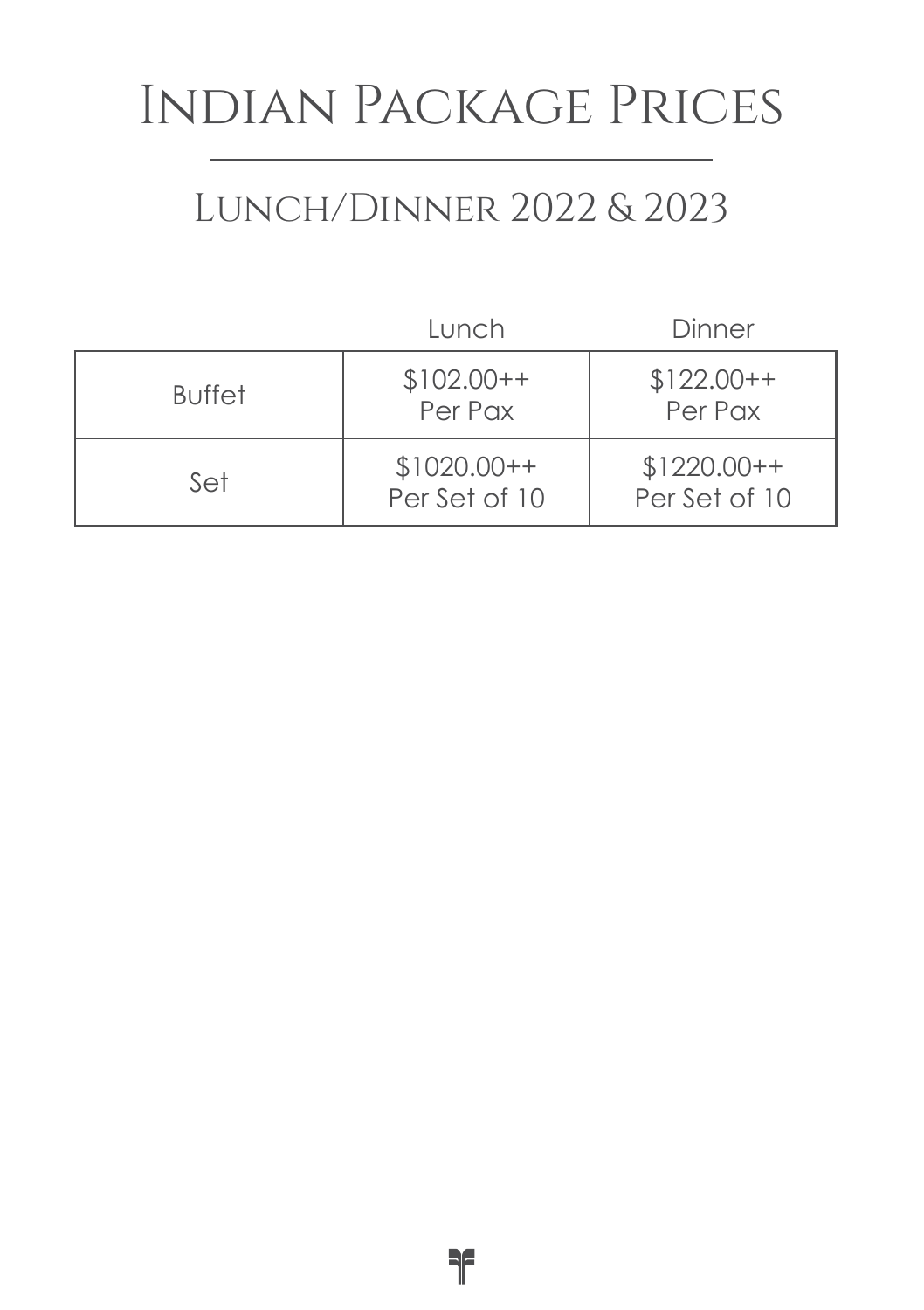#### **STARTERS (Pick 2)**

VEGETARIAN Punjabi Samosa

NON-VEGETARIAN O Chicken Drumlets Chicken Tikka O Malai Murg Kebab  $\bigcirc$  Tandoori Chicken

SALAD

### **SAUCES (Pick 2)** RAITA

O Mixed Raita **COMISSION** O Onion Pachidy O Boondi Raita **Bring Pachidy** O Kashmiri Raita Chilli Pachidy

PANEER

Palak Paneer Mutter Paneer ○Shahi Paneer Paneer Butter Masala Paneer Bhurji Paneer Do Pyaza Malai Kofta Paneer Peshawari

 $\bigcap$ Channa Tikka  $\bigcap$  Hara Bhara Kebab O Aloo Tikki Mixed Veaetable Pakora

O Chicken Pakora Mini Chicken Cutlets

O Garden Salad C Yoghurt Salad O Russian Salad Kachumber Salad Aloo Chat Aloo Channa Chat

O Cucumber Raita Mixed Vegetable Pachidy O Plain Dahi **Pineapple Pachidy**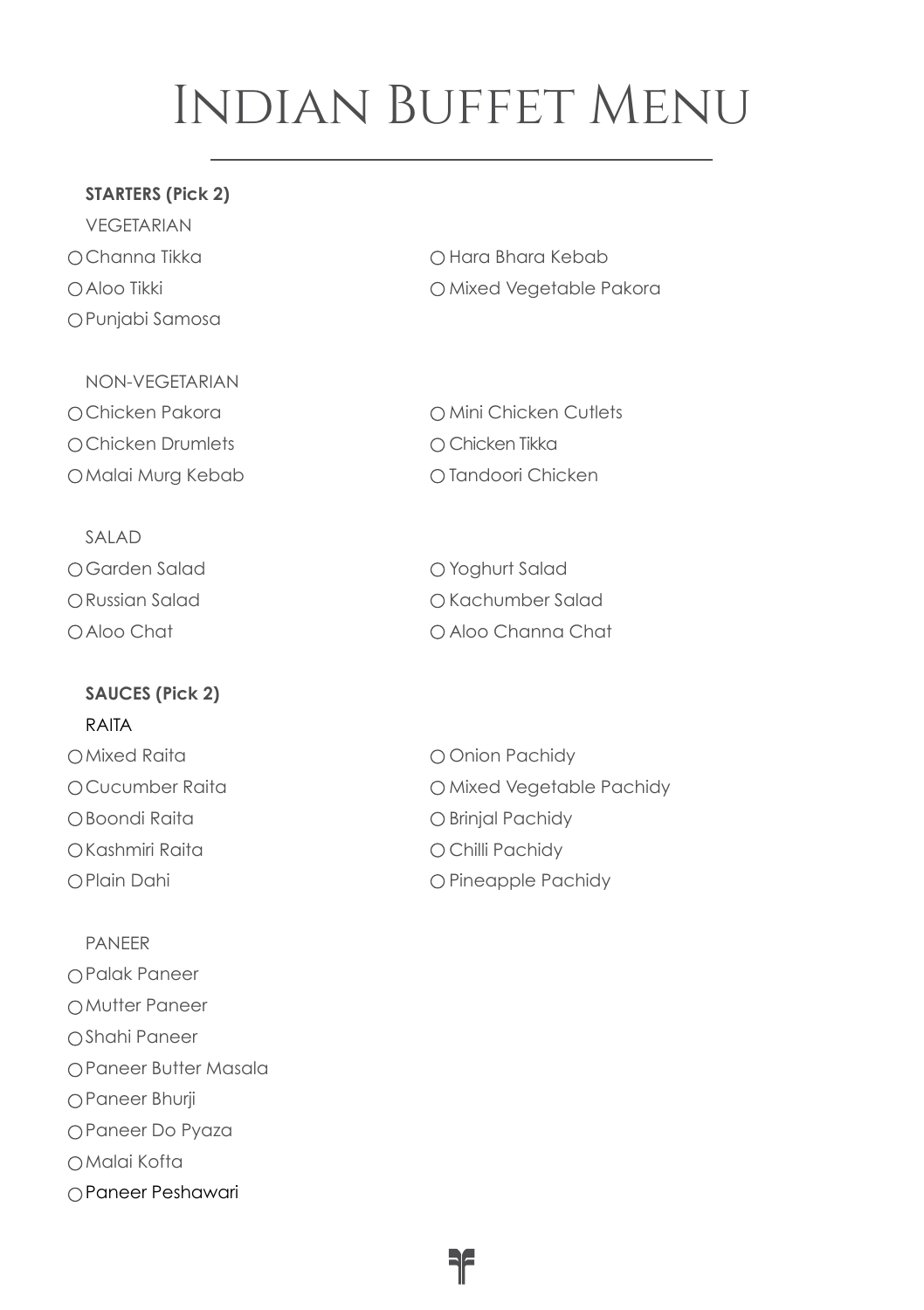### **MAIN COURSE (Pick 6) RICE**

O Steamed White Plain **British Contract Contract Contract Contract Contract Contract Contract Contract Contract Contract Contract Contract Contract Contract Contract Contract Contract Contract Contract Contract Contract Co** Q Vegetable Brivani Rice Q Jeera Rice O Peas Pulao **Bisibele Rice** C Bisibele Rice O Curd Rice C Tomato Rice O Lemon Rice Coconut Rice Pilliyodarai (Tamarind)

### **ROTI / BREAD**

O Plain Naan O Garlic Naan OBhatura

### **DAL**

Dal Makhani Dal Maharani  $\bigcap$ Channa Masala  $\bigcap$ Rajmah Masala O Riverwalk Dal (2002) Nellow Dal Tadka O Green Mung Dal Tadka Sambar O Rasam C Vegetable O Dalcha Keerai Kootu

### **Vegetable DRY**

∩Aloo Gobi (Aloo Gobi Aloo Gobi Aloo Gobi Aloo Gobi Aloo Gobi Aloo Gobi Aloo Gobi Aloo Gobi Aloo Gobi Aloo Gob ∩Cabbage Masala Gobi Mutter O Bhindi Do Pyaza ann ann an Bharta ann an Dùbhlachas ann an Daoingan Bharta O Baingan Masala Masala Manus C Mixed Vegetable Chap Chye O Jeera Aloo Aloo Capsicum  $\bigcirc$  Aloo with Long Beans  $\bigcirc$  Pumpkin Masala Ofried Bhindi Gerald Bittergourd ∩Bittergourd Masala 2008 C Potato Peas Masala ∩Potato Chop Masala Cabbage Poriyal O Mixed Vegetable Poriyal Cauliflower Peas Masala Brinjal Pachidy (Sweet or Spicy)

| ○ Butter Naan   |  |
|-----------------|--|
| ∩ Poori         |  |
| O Tandoori Roti |  |

- 
- 

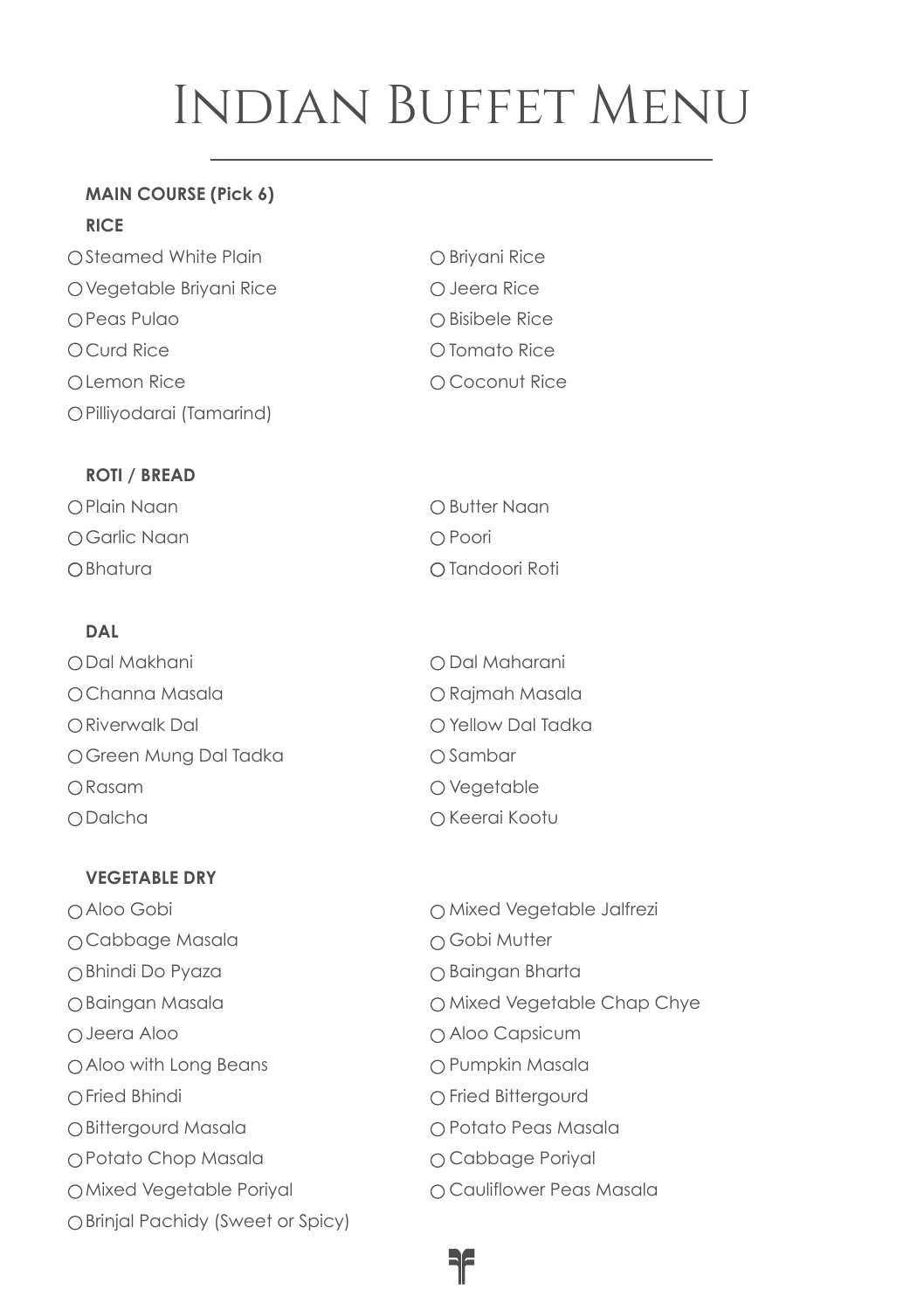### **Vegetable FRY**

- O Vegetable Cutlet Company Company Company Company Company Company Company Company Company Company Company Company Company Company Company Company Company Company Company Company Company Company Company Company Company Com
- O Cauliflower Varuval **Potato Varuval** Potato Varuval
- O Vazhakkai Chips (Cam Varuval

### **EGG**

- 
- O Egg Sambal C Egg Bhurji
- O Eggs in Black Pepper C Egg Podimass
- 

### **CHICKEN**

- 
- O Chicken Do Pyaza Chicken Vindaloo
- O Chicken Sambal Chicken Jalfrezi
- 
- 
- 
- 
- 
- O Chicken Varutha Curry Company Control Chicken Perattal

### **MUTTON**

- O Mutton Aloo Curry **Mutton Masala**
- O Mutton Do Pyaza Mutton Vindaloo
- 
- 
- 
- O Mutton Chop Masala **Madras Mutton Curry**
- 
- 
- 
- 
- 
- O Egg Korma C Egg Masala
	-
	-
- O Egg Curry C Egg Chettinadu
- O Chicken Masala **Punjabi Chicken Curry** 
	-
	-
- O Chicken Saag Chicken Karahi
- $\bigcap$  Butter Chicken  $\bigcap$  Black Pepper Chicken
- O Chilli Chicken Chicken Varuval
- O Chicken 65 Chicken Korma
- O Chicken Mysore Chicken Melagu Curry
	-
	-
	-
- O Mutton Saag Mutton Karahi
- O Mutton Mutter Mutton Korma
- O Mutton Kastoori **Mutton Melagu Curry** 
	-
- O Mutton Chettinadu △ O Mutton Pepper Curry
- O Mutton Perattal **Mutton Varutha Curry**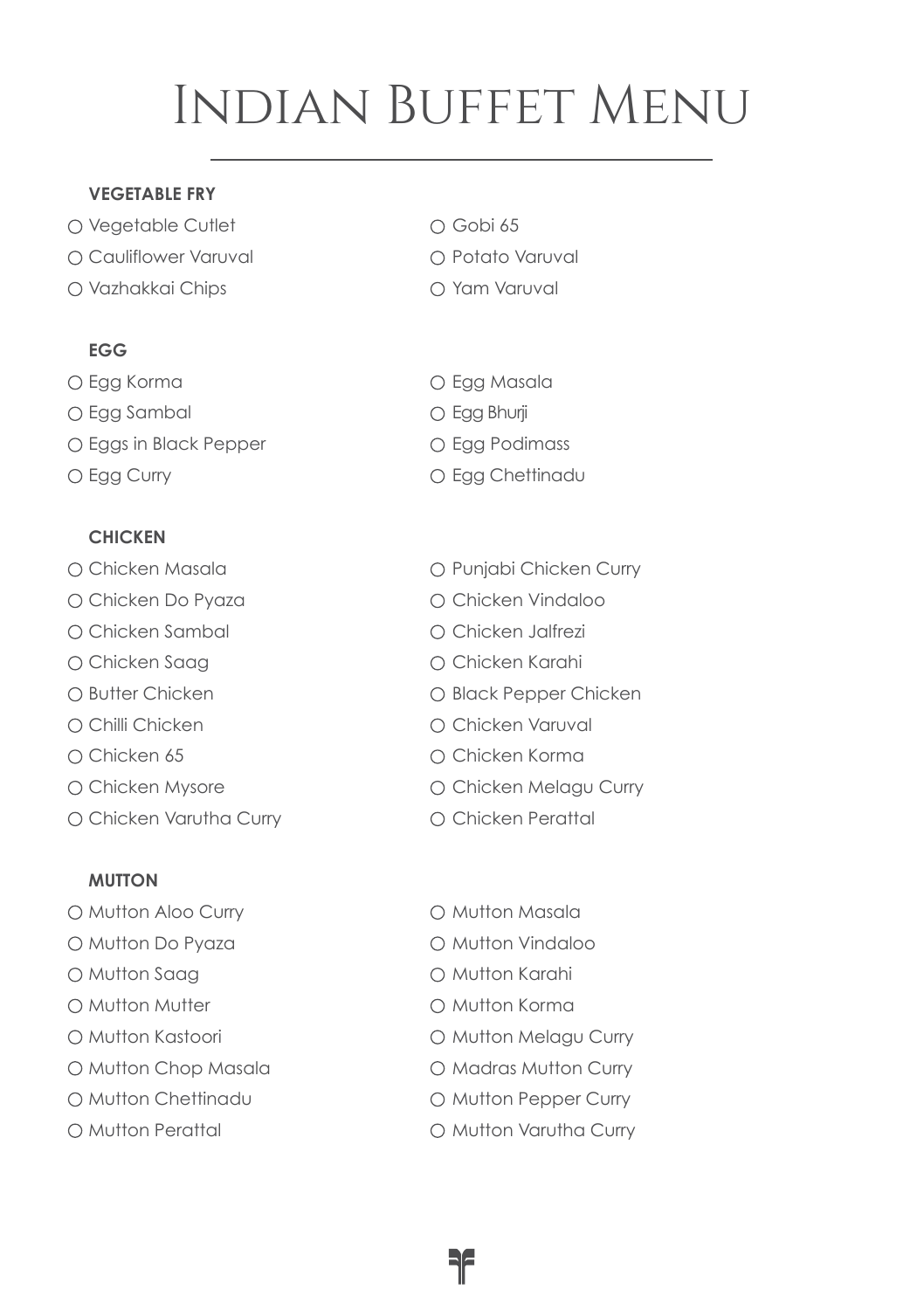#### **FISH**

O Garlic Fish **Fish Sambal** Fish Masala Chilli Fish O Fish Jalfrezi Karahi Fish O Hariyali Fish Fish Korma O Fish Garlic Curry **Carlie Curry Communist Carlier Communist Communist Communist Communist Communist Communist Communist Communist Communist Communist Communist Communist Communist Communist Communist Communist Communist** O Fish Milagu **C** Fish Moilee

#### **DESSERT (PICK 3)**

O Fruit Custard Contact Contact Contact Contact Contact Contact Contact Contact Contact Contact Contact Contact Contact Contact Contact Contact Contact Contact Contact Contact Contact Contact Contact Contact Contact Contac O Creamy Rice Pudding (Cold) CKheer (Hot) O Gulab Jamun Q Rasmalai O Gajar Ka Halwa **Fresh Fruits** O Mung Dal Halwa Suji Ka Halwa Suji Ka Halwa O La Mousse Noir / Grass Jelly  $O$  Pulut Hitam O Rawa Kesari Newsian Semiya Payasam O Dal Payasam Coconut Payasam O Pal Payasam

O Fish Curry C Fish Do Pyaza  $\bigcap$  Fish Methi  $\bigcap$  Fish in Mint square O Malabar Fish Curry **Fish Kozhambur** O Fish Kozhambu

FF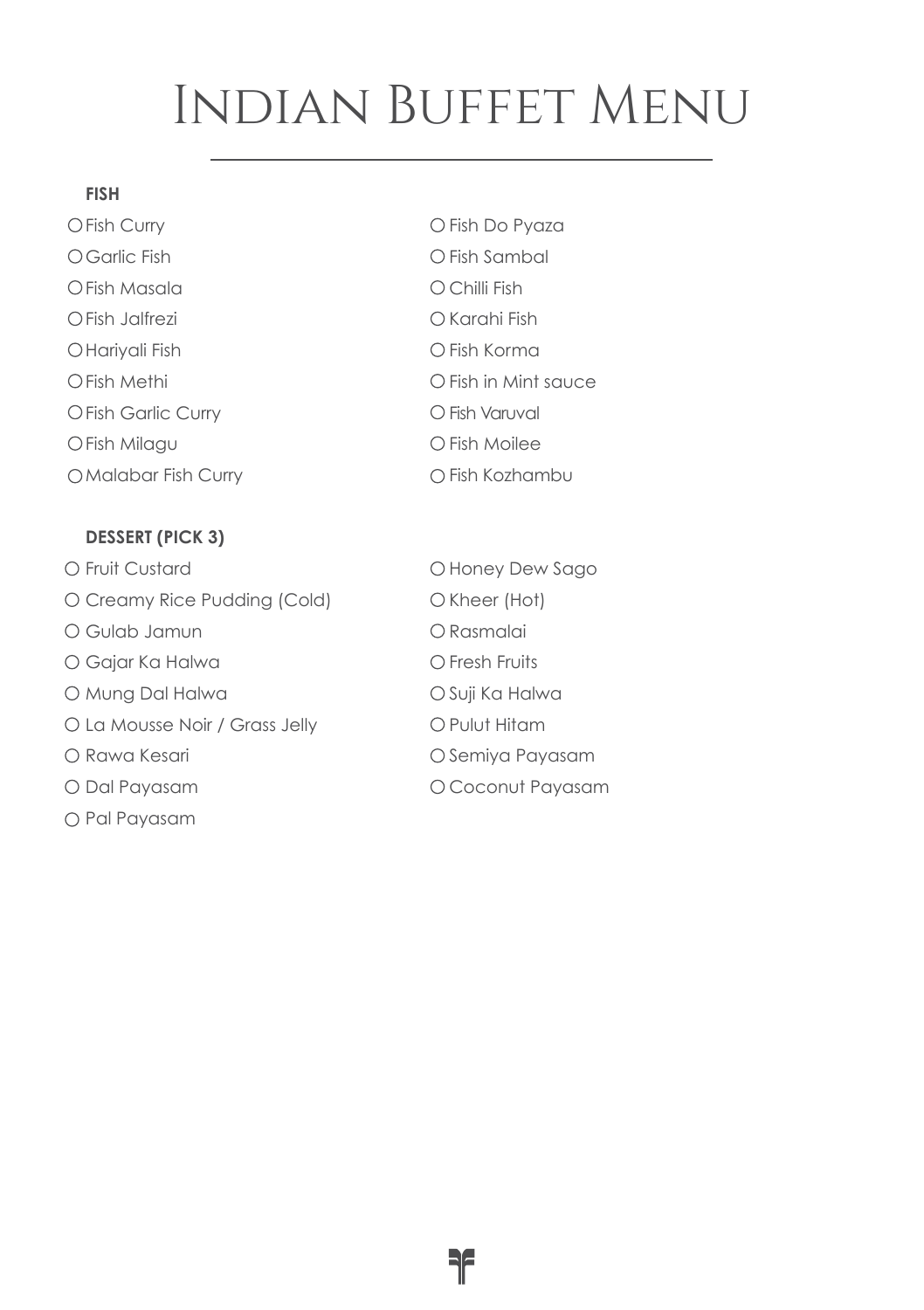### Indian Set Menu

#### **APPETIZERS**

Vegetables Cutlets Malai Murg Kebab Pani Puri

#### **HOT DISHES**

Tandoori Chicken Fish Masala Gobi Manchurian (Vegetarian) Mutton Curry Dhal Tadku Achar (Malay Style) Assorted Naan Bread (Vegetarian) Briyani Rice

#### **DESSERT**

Rasmalai Fresh Fruit Platter

٩f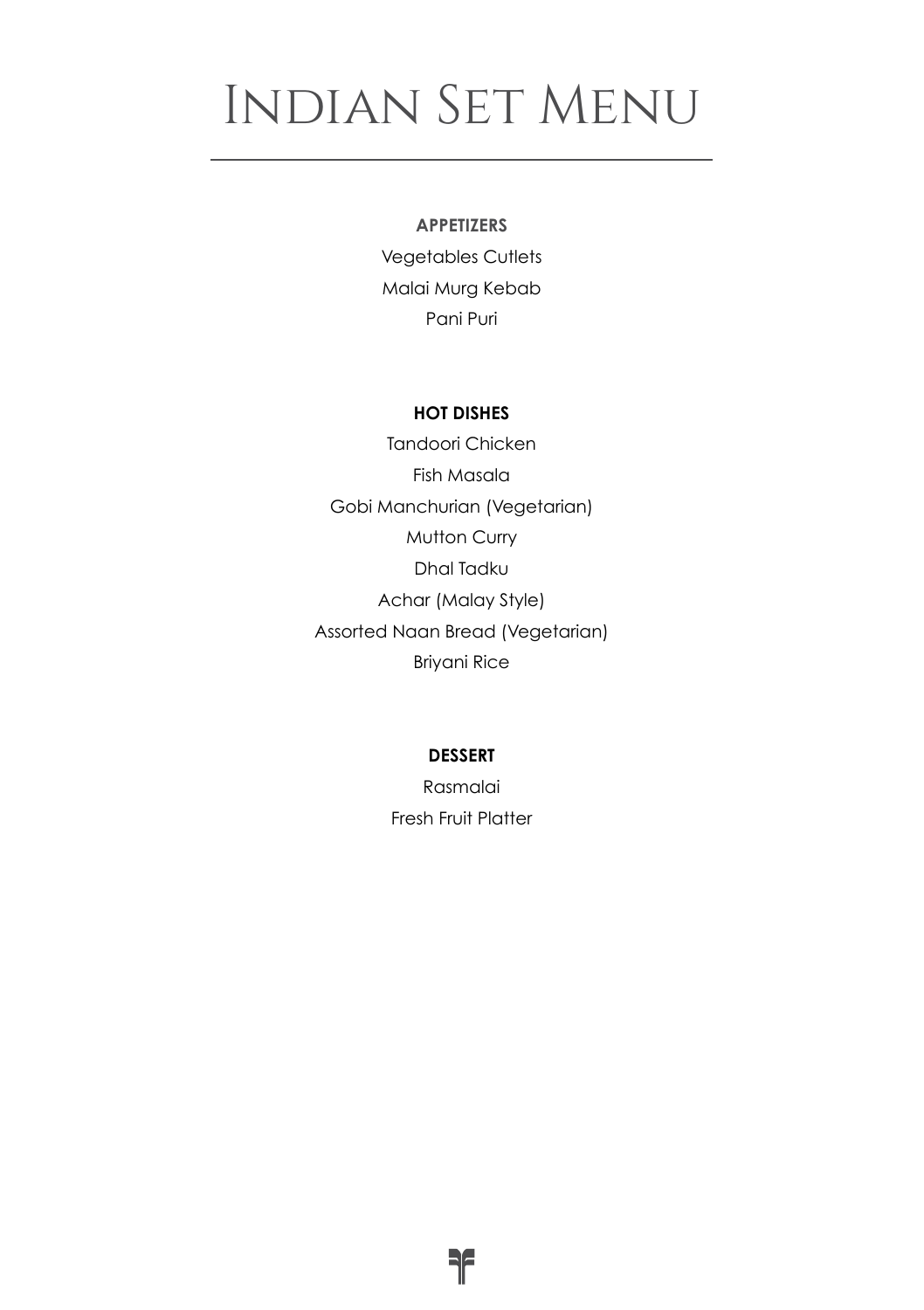# Indian Vegetarian Set Menu A

### **Haryali Kebab**

Vegetable Cutlet Cooked With Spinach and Vegetables

#### **Samosa**

Vegetable Curry Puff

### **Paneer Karai**

Cottage Cheese Cooked With Capsicum and Onions

### **Malai Mattar Mushroom Methi**

Peas, Mushroom Cooked In A Cream Sauce With Fenugreek Leaves

### **Aloo Gobi**

Stir Fried Potatoes and Cauliflower

### **Chana Masala**

Chick Peas Curry

**Naan / Butter Saffron Rice** Basmati Rice Cooked With Saffron

### **Gulab Jamun**

Milk Dumplings Served With Sugar Syrup

FF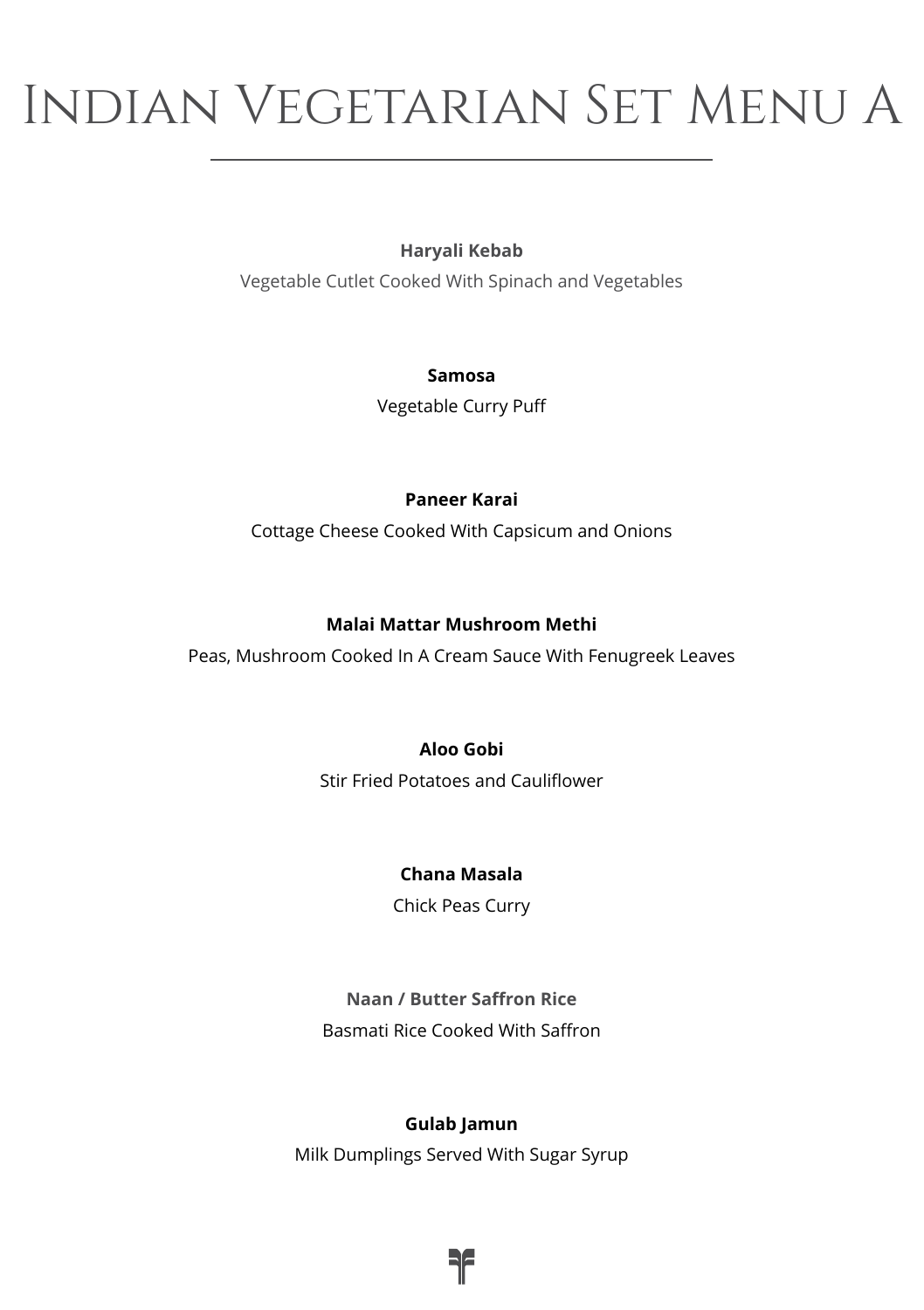# Indian Vegetarian Set Menu B

#### **Vegetable Cutlet**

Mixed Vegetable Patty

### **Papri Chaat**

Mini Crackers Served With Potatoes and Chick Peas, Dressed With Curd and Tamarind Sauce

### **Paneer Jal Frazi**

Cottage Cheese Stir Fried With Baby Corn and Capsicum

#### **Malai Kofta**

Cheese Dumpling In A Cream Sauce

### **Aloo Methi**

Potatoes Cooked With Fenugreek Leaves

### **Dal Makhni**

Black Lentil Curry

### **Naan / Butter Peas Pillau**

Basmati Rice Cooked With Peas

### **Gajar Halwa**

Carrot Pudding

FF